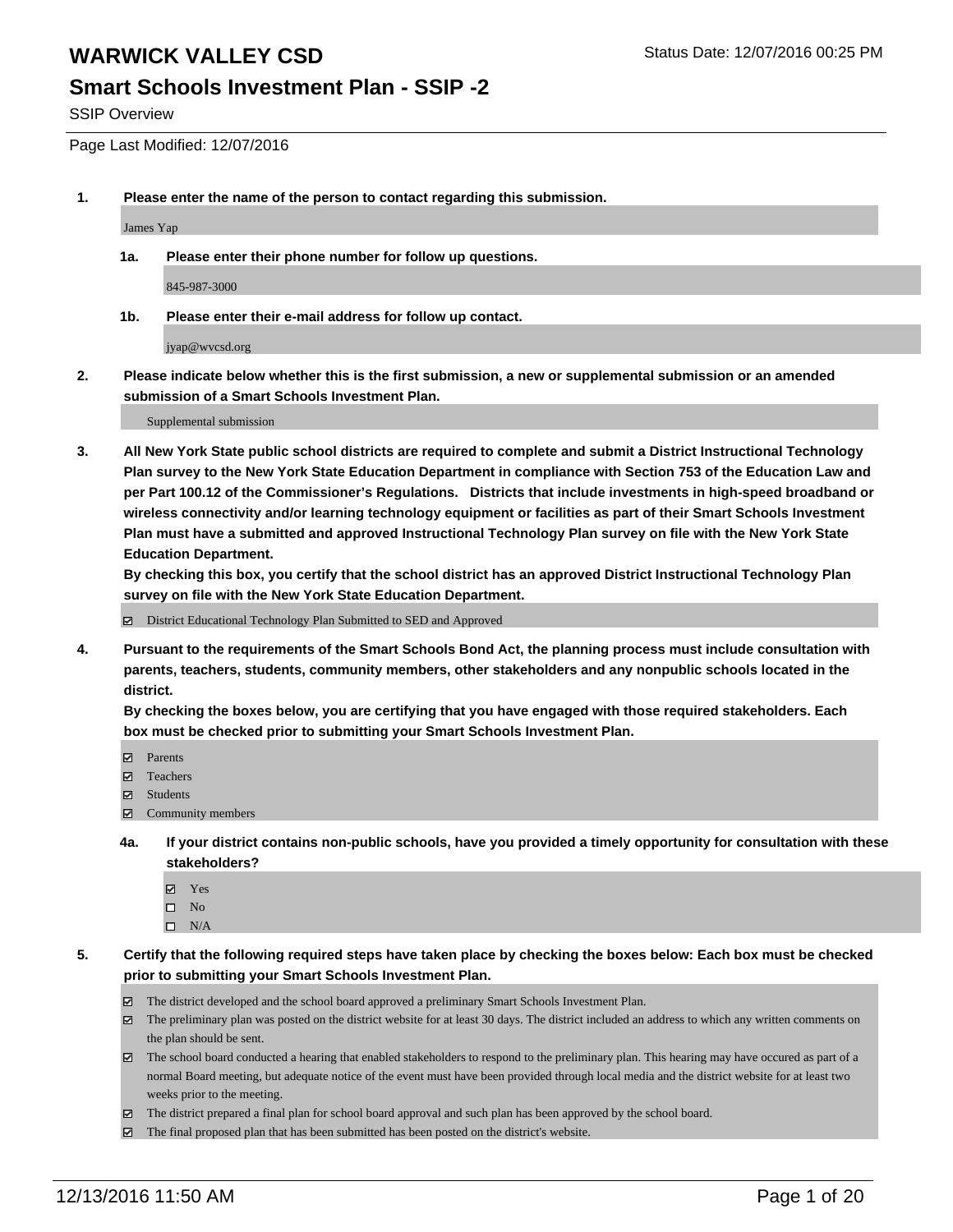### **Smart Schools Investment Plan - SSIP -2**

SSIP Overview

Page Last Modified: 12/07/2016

**5a. Please upload the proposed Smart Schools Investment Plan (SSIP) that was posted on the district's website, along with any supporting materials. Note that this should be different than your recently submitted Educational Technology Survey. The Final SSIP, as approved by the School Board, should also be posted on the website and remain there during the course of the projects contained therein.**

SSB application.pdf

**5b. Enter the webpage address where the final Smart Schools Investment Plan is posted. The Plan should remain posted for the life of the included projects.**

http://www.warwickvalleyschools.com/departments/instructional-technology/

**6. Please enter an estimate of the total number of students and staff that will benefit from this Smart Schools Investment Plan based on the cumulative projects submitted to date.**

3,500

- **7. An LEA/School District may partner with one or more other LEA/School Districts to form a consortium to pool Smart Schools Bond Act funds for a project that meets all other Smart School Bond Act requirements. Each school district participating in the consortium will need to file an approved Smart Schools Investment Plan for the project and submit a signed Memorandum of Understanding that sets forth the details of the consortium including the roles of each respective district.**
	- $\Box$  The district plans to participate in a consortium to partner with other school district(s) to implement a Smart Schools project.
- **8. Please enter the name and 6-digit SED Code for each LEA/School District participating in the Consortium.**

| <b>Partner LEA/District</b> | <b>ISED BEDS Code</b> |
|-----------------------------|-----------------------|
| (No Response)               | (No Response)         |

**9. Please upload a signed Memorandum of Understanding with all of the participating Consortium partners.**

(No Response)

**10. Your district's Smart Schools Bond Act Allocation is:**

\$2,213,192

**11. Enter the budget sub-allocations by category that you are submitting for approval at this time. If you are not budgeting SSBA funds for a category, please enter 0 (zero.) If the value entered is \$0, you will not be required to complete that survey question.**

|                                       | Sub-        |
|---------------------------------------|-------------|
|                                       | Allocations |
| School Connectivity                   | 61,878      |
| Connectivity Projects for Communities | $\Omega$    |
| Classroom Technology                  | 208,936     |
| Pre-Kindergarten Classrooms           | 0           |
| Replace Transportable Classrooms      |             |
| High-Tech Security Features           | $\Omega$    |
| Totals:                               | 270,814     |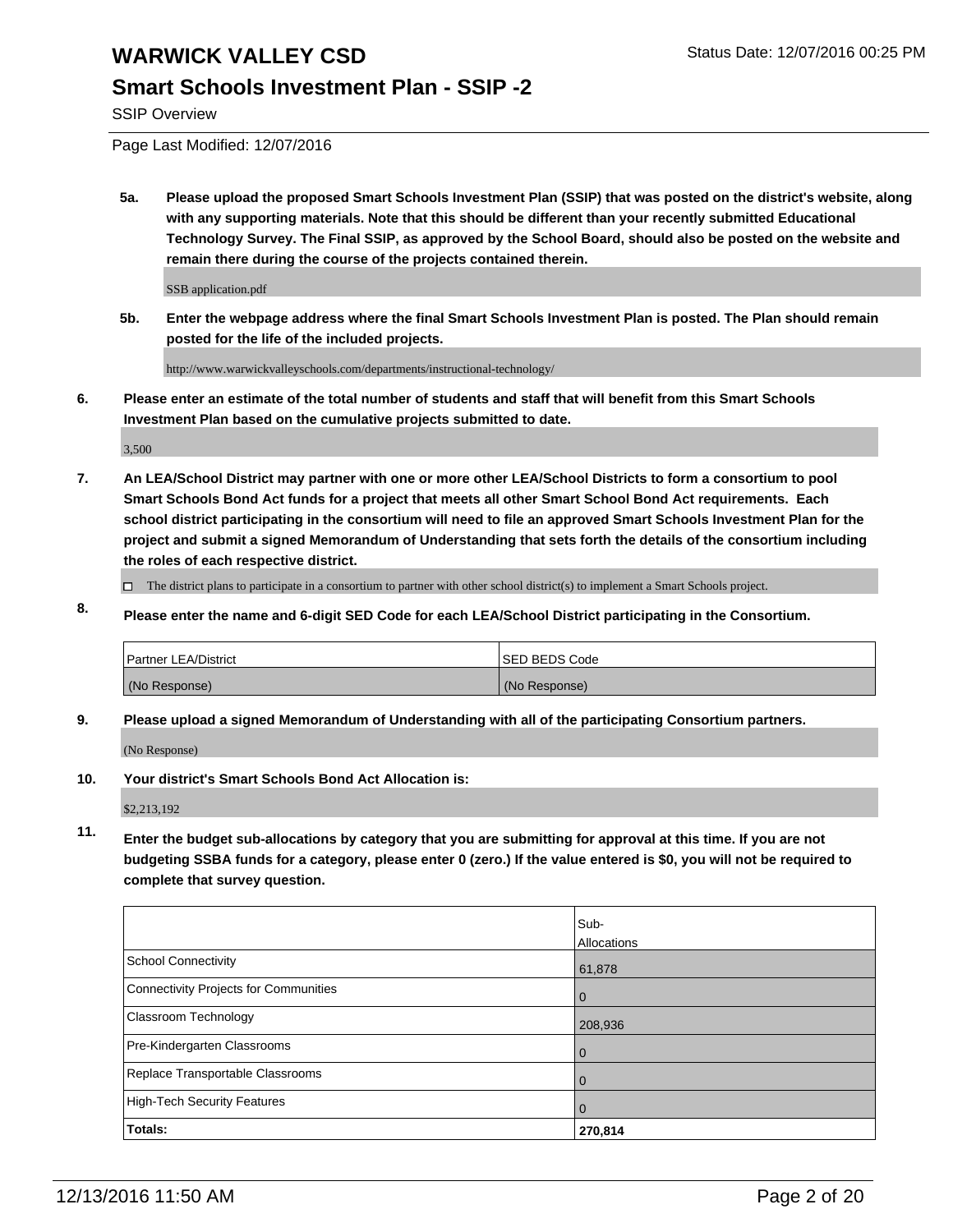### **Smart Schools Investment Plan - SSIP -2**

School Connectivity

Page Last Modified: 12/07/2016

- **1. In order for students and faculty to receive the maximum benefit from the technology made available under the Smart Schools Bond Act, their school buildings must possess sufficient connectivity infrastructure to ensure that devices can be used during the school day. Smart Schools Investment Plans must demonstrate that:**
	- **sufficient infrastructure that meets the Federal Communications Commission's 100 Mbps per 1,000 students standard currently exists in the buildings where new devices will be deployed, or**
	- **is a planned use of a portion of Smart Schools Bond Act funds, or**
	- **is under development through another funding source.**

**Smart Schools Bond Act funds used for technology infrastructure or classroom technology investments must increase the number of school buildings that meet or exceed the minimum speed standard of 100 Mbps per 1,000 students and staff within 12 months. This standard may be met on either a contracted 24/7 firm service or a "burstable" capability. If the standard is met under the burstable criteria, it must be:**

**1. Specifically codified in a service contract with a provider, and**

**2. Guaranteed to be available to all students and devices as needed, particularly during periods of high demand, such as computer-based testing (CBT) periods.**

**Please describe how your district already meets or is planning to meet this standard within 12 months of plan submission.**

We currently have a 1GB/s connection to the internet. This is only for 3,500 students and 300 teachers. It will allow us to start to experiment with creaitng our own streaming video.

- **1a. If a district believes that it will be impossible to meet this standard within 12 months, it may apply for a waiver of this requirement, as described on the Smart Schools website. The waiver must be filed and approved by SED prior to submitting this survey.**
	- By checking this box, you are certifying that the school district has an approved waiver of this requirement on file with the New York State Education Department.

#### **2. Connectivity Speed Calculator (Required)**

|                  | l Number of<br>Students | Multiply by<br>100 Kbps | lto Convert to<br>Required<br>Speed in Mb | Divide by 1000 Current Speed Expected<br>l in Mb | Speed to be<br>Attained Within   Required<br>12 Months | Expected Date<br><b>When</b><br>Speed Will be<br>Met |
|------------------|-------------------------|-------------------------|-------------------------------------------|--------------------------------------------------|--------------------------------------------------------|------------------------------------------------------|
| Calculated Speed | 3.500                   | 350,000                 | 350                                       | 1000                                             | 1000                                                   | already met                                          |

#### **3. Describe how you intend to use Smart Schools Bond Act funds for high-speed broadband and/or wireless connectivity projects in school buildings.**

We are using SSBA funds in this category to install the video equipment from the Classroom Learning Technology category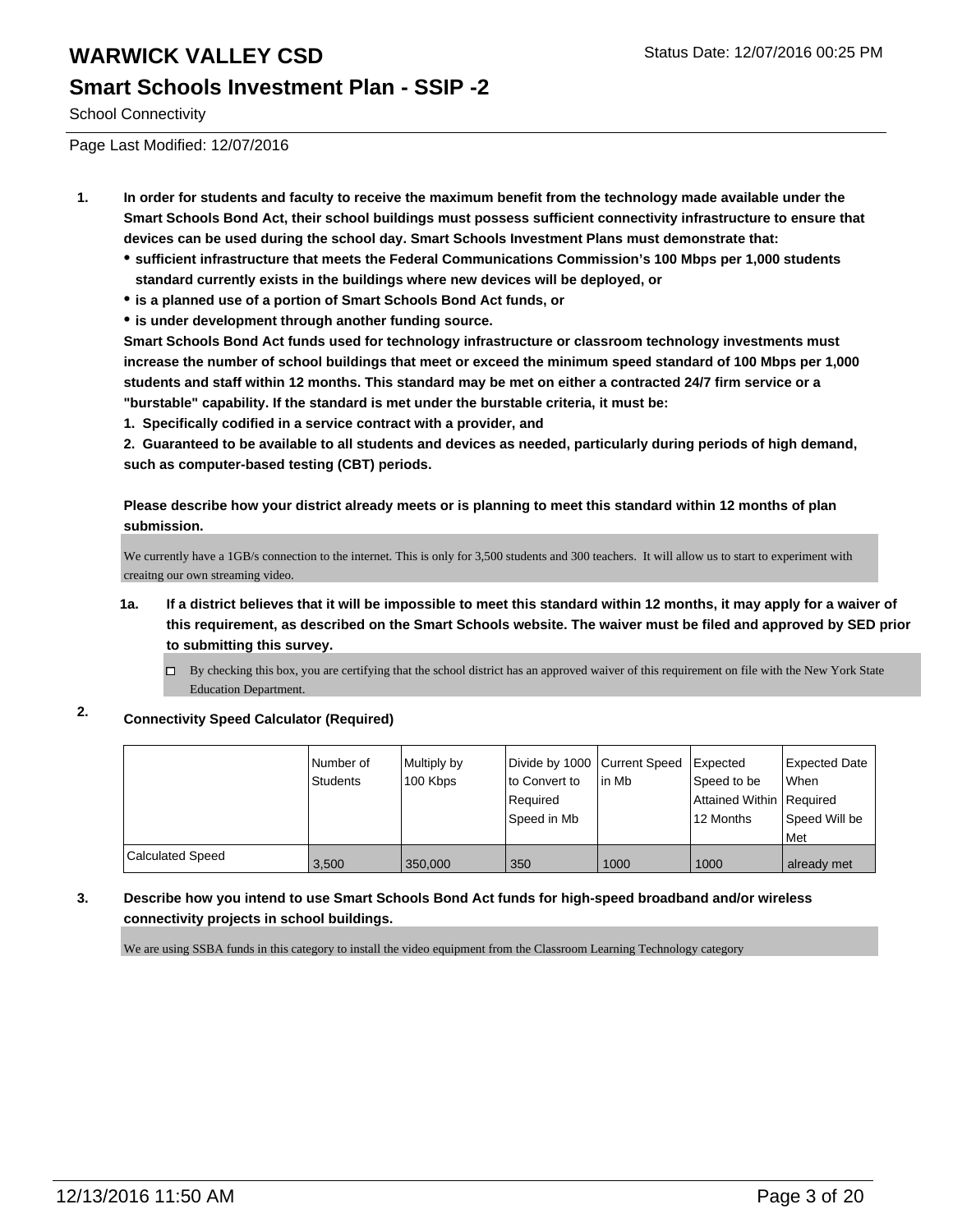### **Smart Schools Investment Plan - SSIP -2**

School Connectivity

Page Last Modified: 12/07/2016

**4. Describe the linkage between the district's District Instructional Technology Plan and the proposed projects. (There should be a link between your response to this question and your response to Question 1 in Part E. Curriculum and Instruction "What are the district's plans to use digital connectivity and technology to improve teaching and learning?)**

This space is the quintessence of differentiated instruction. We can produce our own videos and also caption those videos. We can also tap into types of learning that can't be done in other areas. Therefore those students that are more visual spatial, this will be a perfect space for them. We will also be creating curriculum that is highly engaging and will be performance based. All current research shows that performance based tasks provide high rigor and also high retention of learning. There will be three course that will use the TV studio. Communications I, II, and III. We also have several clubs that will be utilizing this area. Three of the walls will be green screen called cyclorama so we can put up all different backgrounds. This includes our foreign language students and our social studies students.

Due to the power of this TV studio, we can create our own instructional videos where our students and teachers can utilize it to help with their understanding.

For example our ELL students can practice dialogues with students and tape them. Then watch them again and learn from their mistakes. Our Special education students can utilize the space, with help to create their own visual study guides. The potential is really unlimited.

**5. If the district wishes to have students and staff access the Internet from wireless devices within the school building, or in close proximity to it, it must first ensure that it has a robust Wi-Fi network in place that has sufficient bandwidth to meet user demand.**

#### **Please describe how you have quantified this demand and how you plan to meet this demand.**

Currently we use about 300mb/s but have 1000mb/s. This will allow us to allow for a true STEAM curriculum which we currently utilizing at all grade levels. This

includes EIE (Engineering is Elementary) at the elementary level and PLTW (Project Lead the Way) at the secondary level. We will also be utilizing the speed for a revamp and retool of our communications program at the high school level.

**6. As indicated on Page 5 of the guidance, the Office of Facilities Planning will have to conduct a preliminary review of all capital projects, including connectivity projects.**

**Please indicate on a separate row each project number given to you by the Office of Facilities Planning.**

| Project Number        |  |
|-----------------------|--|
| 44-21-01-06-0-001-031 |  |

**7. Certain high-tech security and connectivity infrastructure projects may be eligible for an expedited review process as determined by the Office of Facilities Planning.**

#### **Was your project deemed eligible for streamlined review?**

Yes

**7a. Districts that choose the Streamlined Review Process will be required to certify that they have reviewed all installations with their licensed architect or engineer of record and provide that person's name and license number. The licensed professional must review the products and proposed method of installation prior to implementation and review the work during and after completion in order to affirm that the work was codecompliant, if requested.**

I certify that I have reviewed all installations with a licensed architect or engineer of record.

**8. Include the name and license number of the architect or engineer of record.**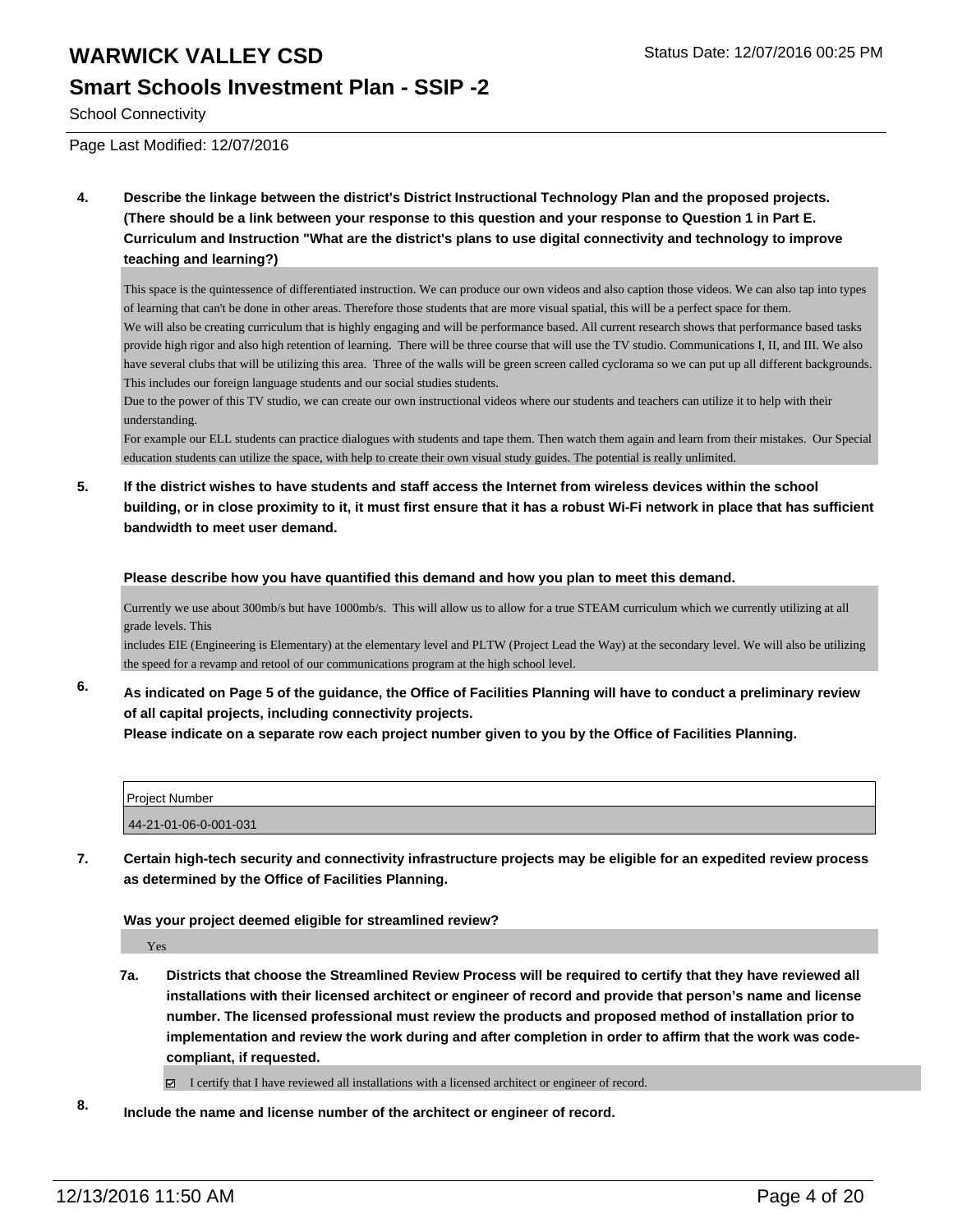#### **Smart Schools Investment Plan - SSIP -2**

School Connectivity

Page Last Modified: 12/07/2016

| Name           | License Number |
|----------------|----------------|
| jack Eisenbach | 59445          |

#### **9. If you are submitting an allocation for School Connectivity complete this table. Note that the calculated Total at the bottom of the table must equal the Total allocation for this category that you entered in the SSIP Overview overall budget.**

|                                            | Sub-          |
|--------------------------------------------|---------------|
|                                            | Allocation    |
| Network/Access Costs                       | (No Response) |
| <b>Outside Plant Costs</b>                 | (No Response) |
| School Internal Connections and Components | (No Response) |
| <b>Professional Services</b>               | 61,878        |
| Testing                                    | (No Response) |
| <b>Other Upfront Costs</b>                 | (No Response) |
| <b>Other Costs</b>                         | (No Response) |
| Totals:                                    | 61,878        |

**10. Please detail the type, quantity, per unit cost and total cost of the eligible items under each sub-category. This is especially important for any expenditures listed under the "Other" category. All expenditures must be eligible for tax-exempt financing to be reimbursed through the SSBA. Sufficient detail must be provided so that we can verify this is the case. If you have any questions, please contact us directly through smartschools@nysed.gov. NOTE: Wireless Access Points should be included in this category, not under Classroom Educational Technology, except those that will be loaned/purchased for nonpublic schools.**

| Select the allowable expenditure | Item to be purchased                        | Quantity | Cost per Item | <b>Total Cost</b> |
|----------------------------------|---------------------------------------------|----------|---------------|-------------------|
| type.                            |                                             |          |               |                   |
| Repeat to add another item under |                                             |          |               |                   |
| each type.                       |                                             |          |               |                   |
| <b>Professional Services</b>     | Installation of lighting                    |          | 14,800        | 14,800            |
| <b>Professional Services</b>     | Installation of AV                          |          | 44,400        | 44,400            |
| <b>Professional Services</b>     | installation of cyclorama (green<br>screen) |          | 2,678         | 2,678             |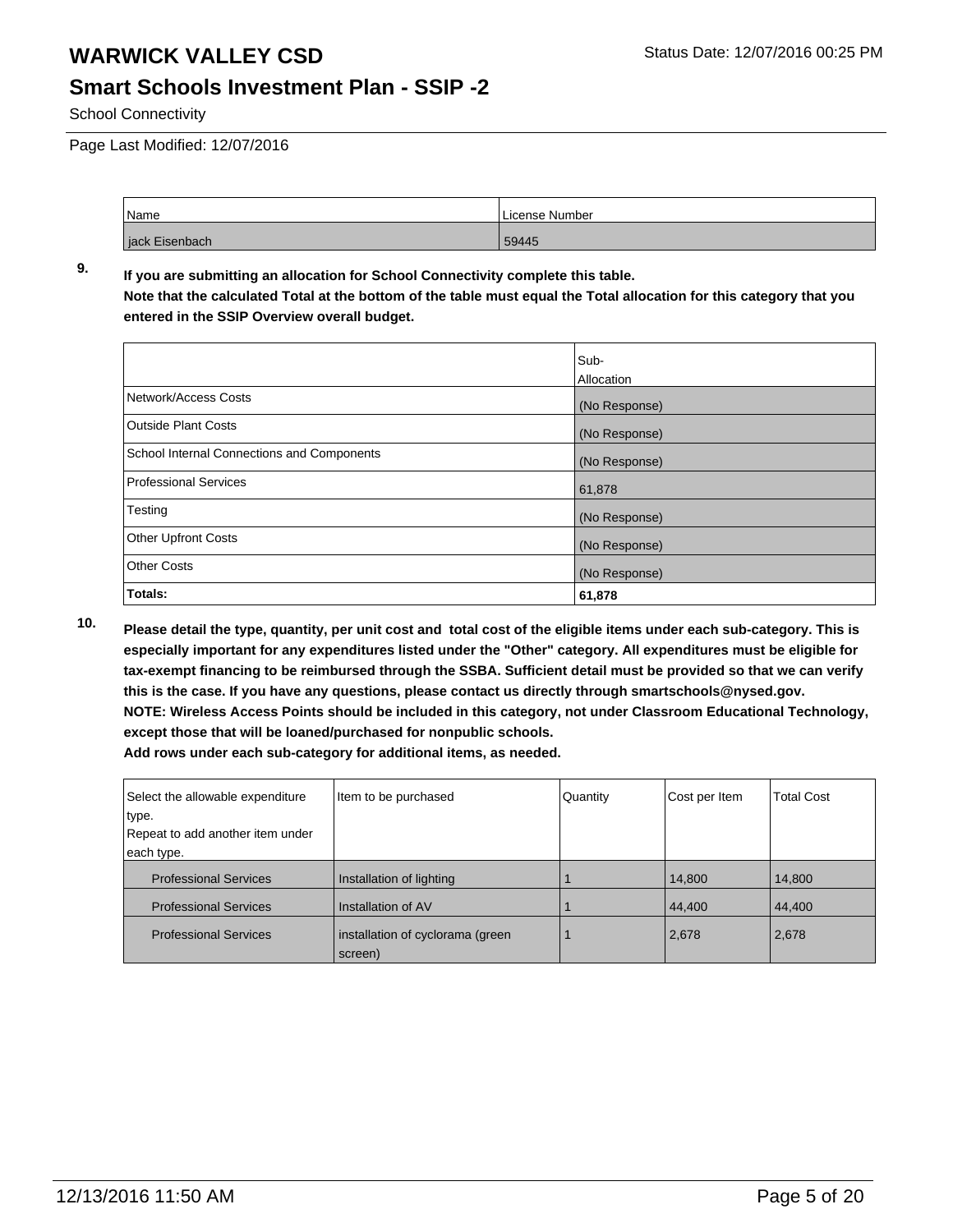#### **Smart Schools Investment Plan - SSIP -2**

Community Connectivity (Broadband and Wireless)

Page Last Modified: 10/24/2016

**1. Describe how you intend to use Smart Schools Bond Act funds for high-speed broadband and/or wireless connectivity projects in the community.**

(No Response)

**2. Please describe how the proposed project(s) will promote student achievement and increase student and/or staff access to the Internet in a manner that enhances student learning and/or instruction outside of the school day and/or school building.**

(No Response)

**3. Community connectivity projects must comply with all the necessary local building codes and regulations (building and related permits are not required prior to plan submission).**

 $\Box$  I certify that we will comply with all the necessary local building codes and regulations.

**4. Please describe the physical location of the proposed investment.**

(No Response)

**5. Please provide the initial list of partners participating in the Community Connectivity Broadband Project, along with their Federal Tax Identification (Employer Identification) number.**

| <b>Project Partners</b> | l Federal ID # |
|-------------------------|----------------|
| (No Response)           | (No Response)  |

**6. If you are submitting an allocation for Community Connectivity, complete this table. Note that the calculated Total at the bottom of the table must equal the Total allocation for this category that you entered in the SSIP Overview overall budget.**

|                                    | Sub-Allocation |
|------------------------------------|----------------|
| Network/Access Costs               | (No Response)  |
| <b>Outside Plant Costs</b>         | (No Response)  |
| <b>Tower Costs</b>                 | (No Response)  |
| <b>Customer Premises Equipment</b> | (No Response)  |
| <b>Professional Services</b>       | (No Response)  |
| Testing                            | (No Response)  |
| <b>Other Upfront Costs</b>         | (No Response)  |
| <b>Other Costs</b>                 | (No Response)  |
| Totals:                            | 0              |

**7. Please detail the type, quantity, per unit cost and total cost of the eligible items under each sub-category. This is especially important for any expenditures listed under the "Other" category. All expenditures must be capital-bond eligible to be reimbursed through the SSBA. If you have any questions, please contact us directly through smartschools@nysed.gov.**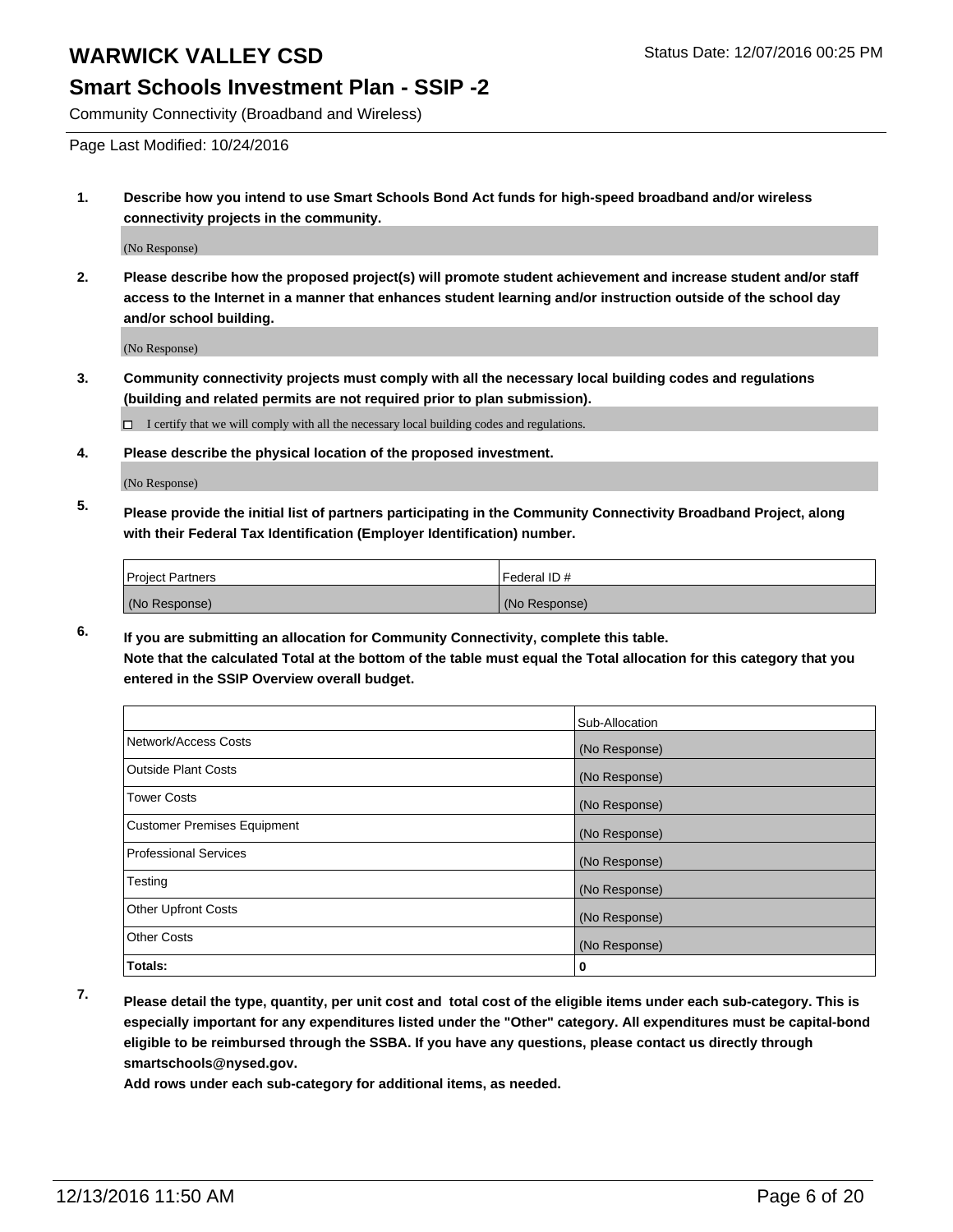# **Smart Schools Investment Plan - SSIP -2**

Community Connectivity (Broadband and Wireless)

Page Last Modified: 10/24/2016

| Select the allowable expenditure | Item to be purchased | l Quantitv    | Cost per Item | Total Cost    |
|----------------------------------|----------------------|---------------|---------------|---------------|
| type.                            |                      |               |               |               |
| Repeat to add another item under |                      |               |               |               |
| each type.                       |                      |               |               |               |
| (No Response)                    | (No Response)        | (No Response) | (No Response) | (No Response) |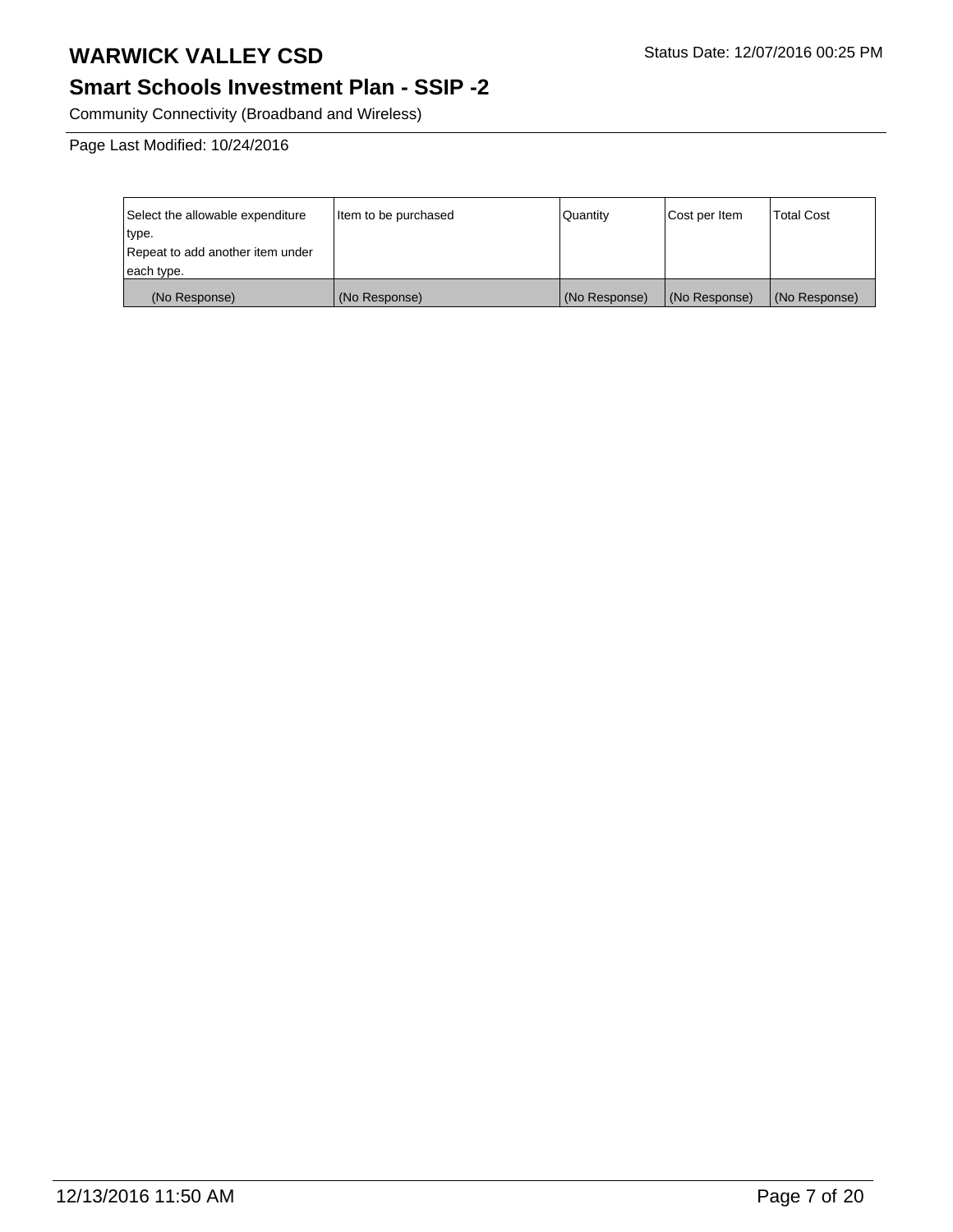#### **Smart Schools Investment Plan - SSIP -2**

Classroom Learning Technology

Page Last Modified: 12/07/2016

**1. In order for students and faculty to receive the maximum benefit from the technology made available under the Smart Schools Bond Act, their school buildings must possess sufficient connectivity infrastructure to ensure that devices can be used during the school day. Smart Schools Investment Plans must demonstrate that sufficient infrastructure that meets the Federal Communications Commission's 100 Mbps per 1,000 students standard currently exists in the buildings where new devices will be deployed, or is a planned use of a portion of Smart Schools Bond Act funds, or is under development through another funding source.**

**Smart Schools Bond Act funds used for technology infrastructure or classroom technology investments must increase the number of school buildings that meet or exceed the minimum speed standard of 100 Mbps per 1,000 students and staff within 12 months. This standard may be met on either a contracted 24/7 firm service or a "burstable" capability. If the standard is met under the burstable criteria, it must be:**

**1. Specifically codified in a service contract with a provider, and**

**2. Guaranteed to be available to all students and devices as needed, particularly during periods of high demand, such as computer-based testing (CBT) periods.**

**Please describe how your district already meets or is planning to meet this standard within 12 months of plan submission.**

We currently have 1GB Internet connection or 1000mb/s. This is almost 3 times what we need under the recommendations since we have only 3500 students in the district schools.

- **1a. If a district believes that it will be impossible to meet this standard within 12 months, it may apply for a waiver of this requirement, as described on the Smart Schools website. The waiver must be filed and approved by SED prior to submitting this survey.**
	- $\Box$  By checking this box, you are certifying that the school district has an approved waiver of this requirement on file with the New York State Education Department.
- **2. Connectivity Speed Calculator (Required)**

|                  | l Number of<br>Students | Multiply by<br>100 Kbps | Divide by 1000 Current Speed<br>lto Convert to<br>Reauired<br>Speed in Mb | In Mb | Expected<br>Speed to be<br>Attained Within Required<br>12 Months | Expected Date<br><b>When</b><br>Speed Will be<br><b>Met</b> |
|------------------|-------------------------|-------------------------|---------------------------------------------------------------------------|-------|------------------------------------------------------------------|-------------------------------------------------------------|
| Calculated Speed | 3.739                   | 373.900                 | 373.9                                                                     | 1000  | 1000                                                             | already met                                                 |

**3. If the district wishes to have students and staff access the Internet from wireless devices within the school building, or in close proximity to it, it must first ensure that it has a robust Wi-Fi network in place that has sufficient bandwidth to meet user demand.**

**Please describe how you have quantified this demand and how you plan to meet this demand.**

We have put into place an AC wireless network and we are currently getting "true speeds" of 600MB/s. We are currently only utilizing around 200 Mb/s and do not go over 300 Mb/s at any one time. We believe we should have more than enough for several years to come.

**4. All New York State public school districts are required to complete and submit an Instructional Technology Plan survey to the New York State Education Department in compliance with Section 753 of the Education Law and per Part 100.12 of the Commissioner's Regulations.**

**Districts that include educational technology purchases as part of their Smart Schools Investment Plan must have a submitted and approved Instructional Technology Plan survey on file with the New York State Education Department.**

By checking this box, you are certifying that the school district has an approved Instructional Technology Plan survey on file with the New York **⊠** State Education Department.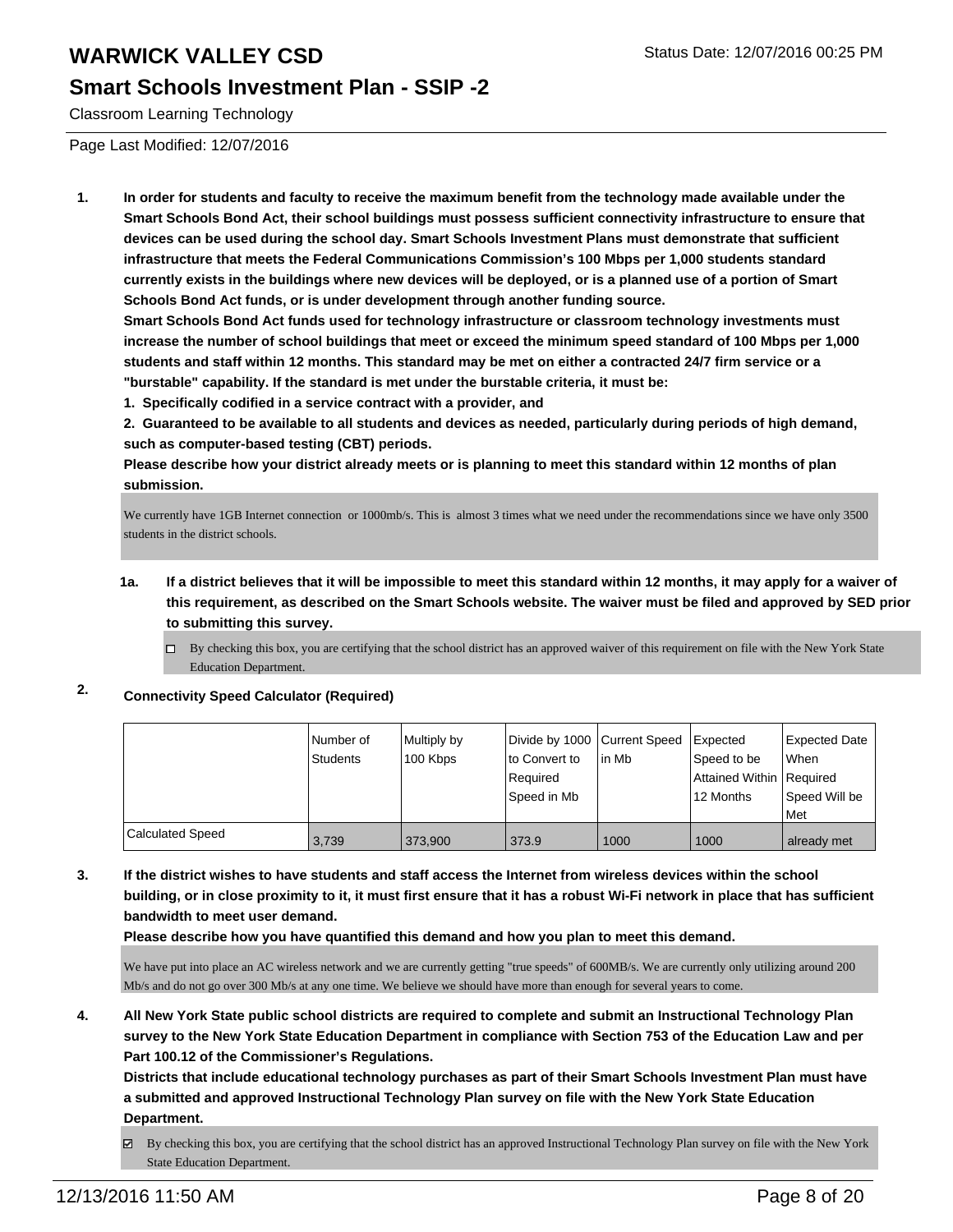#### **Smart Schools Investment Plan - SSIP -2**

Classroom Learning Technology

Page Last Modified: 12/07/2016

**5. Describe the devices you intend to purchase and their compatibility with existing or planned platforms or systems. Specifically address the adequacy of each facility's electrical, HVAC and other infrastructure necessary to install and support the operation of the planned technology.**

With this supplemental we plan on using the money to create a high end communications/video area. The money will pay for video cameras, lighting, and all necessary equipment to bring it to life. Other money is being utilized to create a green screen that is actually walls and called cyclorama. We hope to be able to prepare our students for college and beyond with this space. The space is being totally redesigned and all electricity needs will be met.

- **6. Describe how the proposed technology purchases will:**
	- **> enhance differentiated instruction;**
	- **> expand student learning inside and outside the classroom;**
	- **> benefit students with disabilities and English language learners; and**
	- **> contribute to the reduction of other learning gaps that have been identified within the district.**

**The expectation is that districts will place a priority on addressing the needs of students who struggle to succeed in a rigorous curriculum. Responses in this section should specifically address this concern and align with the district's Instructional Technology Plan (in particular Question 2 of E. Curriculum and Instruction: "Does the district's instructional technology plan address the needs of students with disabilities to ensure equitable access to instruction, materials and assessments?" and Question 3 of the same section: "Does the district's instructional technology plan address the provision of assistive technology specifically for students with disabilities to ensure access to and participation in the general curriculum?"**

This space is the quintessence of differentiated instruction. We can produce our own videos and also caption those videos. We can also tap into types of learning that can't be done in other areas. Therefore those students that are more visual spatial, this will be a perfect space for them. We will also be creating curriculum that is highly engaging and will be performance based. All current research shows that performance based tasks provide high rigor and also high retention of learning. There will be three course that will use the TV studio. Communications I, II, and III. We also have several clubs that will be utilizing this area. Three of the walls will be green screen called cyclorama so we can put up all different backgrounds. This includes our foreign language students and our social studies students.

Due to the power of this TV studio, we can create our own instructional videos where our students and teachers can utilize it to help with their understanding.

For example our ELL students can practice dialogues with students and tape them. Then watch them again and learn from their mistakes. Our Special education students can utilize the space, with help to create their own visual study guides. The potential is really unlimited.

#### **7. Where appropriate, describe how the proposed technology purchases will enhance ongoing communication with parents and other stakeholders and help the district facilitate technology-based regional partnerships, including distance learning and other efforts.**

Since this will facilitate communication, this wil allow us to create our own videos and even do live broadcasting. Part of this area is also an amphitheater where parents and communities can view the videos created by the students. We can also partner with several community organizations to create video content for them. We have strong partnerships in our community with several organizations. This includes: Sustainable Warwick, Family Central, Warwick Historical Society, Chamber of Commerce and many others.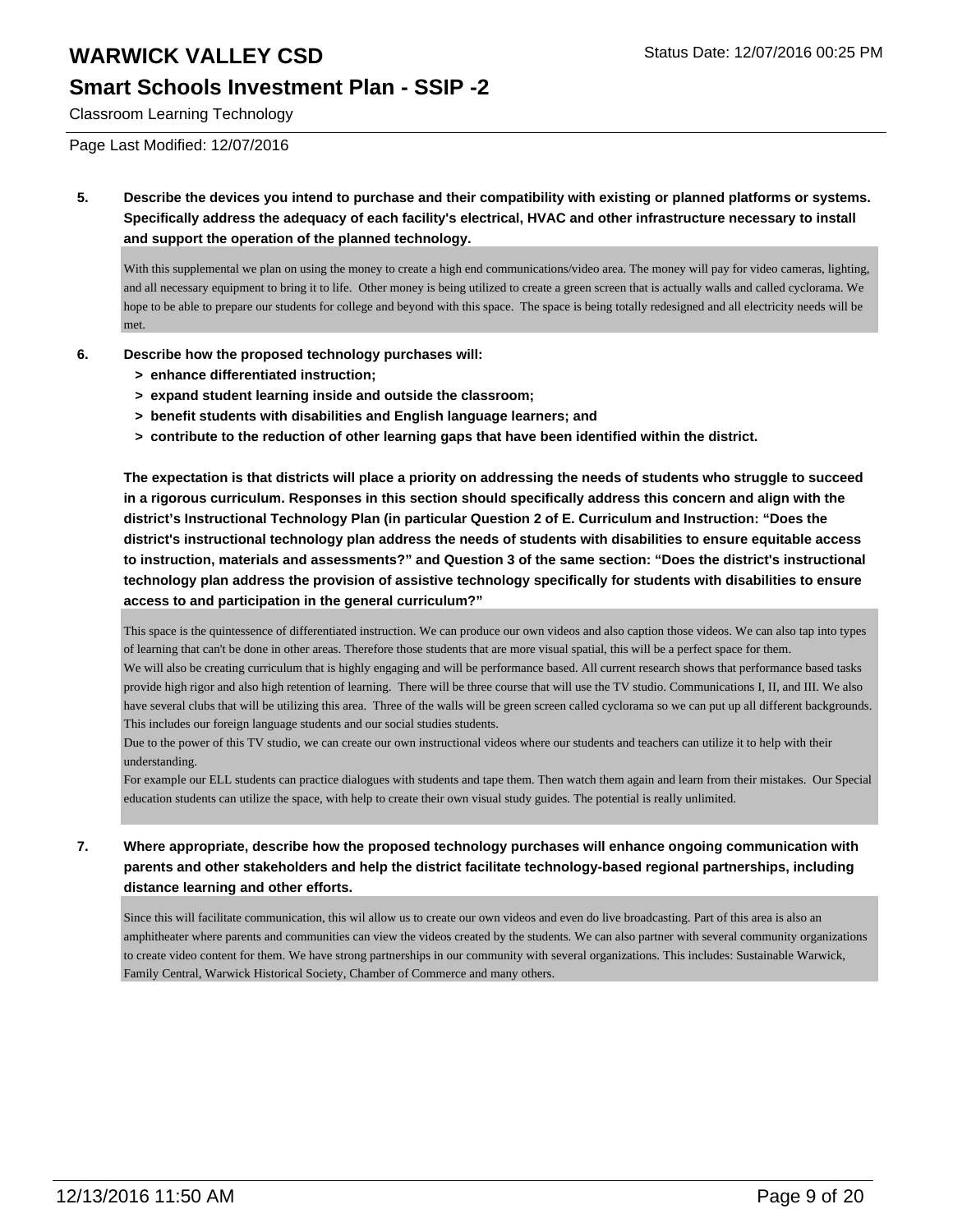#### **Smart Schools Investment Plan - SSIP -2**

Classroom Learning Technology

Page Last Modified: 12/07/2016

**8. Describe the district's plan to provide professional development to ensure that administrators, teachers and staff can employ the technology purchased to enhance instruction successfully.**

**Note: This response should be aligned and expanded upon in accordance with your district's response to Question 1 of F. Professional Development of your Instructional Technology Plan: "Please provide a summary of professional development offered to teachers and staff, for the time period covered by this plan, to support technology to enhance teaching and learning. Please include topics, audience and method of delivery within your summary."**

We have already hired a teacher for this area. We have sent him for close to 15,000 dollars of PD so that he is comfortable with most of the equipment. He was our honors and AP English teacher so we believe the mix of communications training and his prior English content knowledge will provide a great opportunity for our students to grow in this area. The trainnig consisted of over a week of solid training on Final Cut Pro, which is the industry standard for video editing. We have also paid for several web trainings with Don Goble. Don is a well known expert in communication courses at the K-12 level. The Teacher has also training on all the equipment. We will continue all of this professional development once the space is finished.

- **9. Districts must contact the SUNY/CUNY teacher preparation program that supplies the largest number of the district's new teachers to request advice on innovative uses and best practices at the intersection of pedagogy and educational technology.**
	- $\boxtimes$  By checking this box, you certify that you have contacted the SUNY/CUNY teacher preparation program that supplies the largest number of your new teachers to request advice on these issues.
	- **9a. Please enter the name of the SUNY or CUNY Institution that you contacted.**

SUNY New Paltz

**9b. Enter the primary Institution phone number.**

845-257-7869

**9c. Enter the name of the contact person with whom you consulted and/or will be collaborating with on innovative uses of technology and best practices.**

Dr. Michael Rosenberg

**10. A district whose Smart Schools Investment Plan proposes the purchase of technology devices and other hardware must account for nonpublic schools in the district.**

**Are there nonpublic schools within your school district?**

**Ø** Yes

 $\square$  No

**10a. Describe your plan to loan purchased hardware to nonpublic schools within your district. The plan should use your district's nonpublic per-student loan amount calculated below, within the framework of the guidance. Please enter the date by which nonpublic schools must request classroom technology items. Also, specify in your response the devices that the nonpublic schools have requested, as well as in the in the Budget and the Expenditure Table at the end of the page.**

The school is literally across the street from the Middle School and High school. We plan on utilizing the money to provide classroom PCs and also one interactive TV. We have already had a discussion with them and they have committed to these purchases. They also have already received \$203 per student and purchased several interactive TVs with that money. They have already requested the money and we hope to order as soon as the money is available. The nonpublic school is required to request use of the devices by June 1st of each year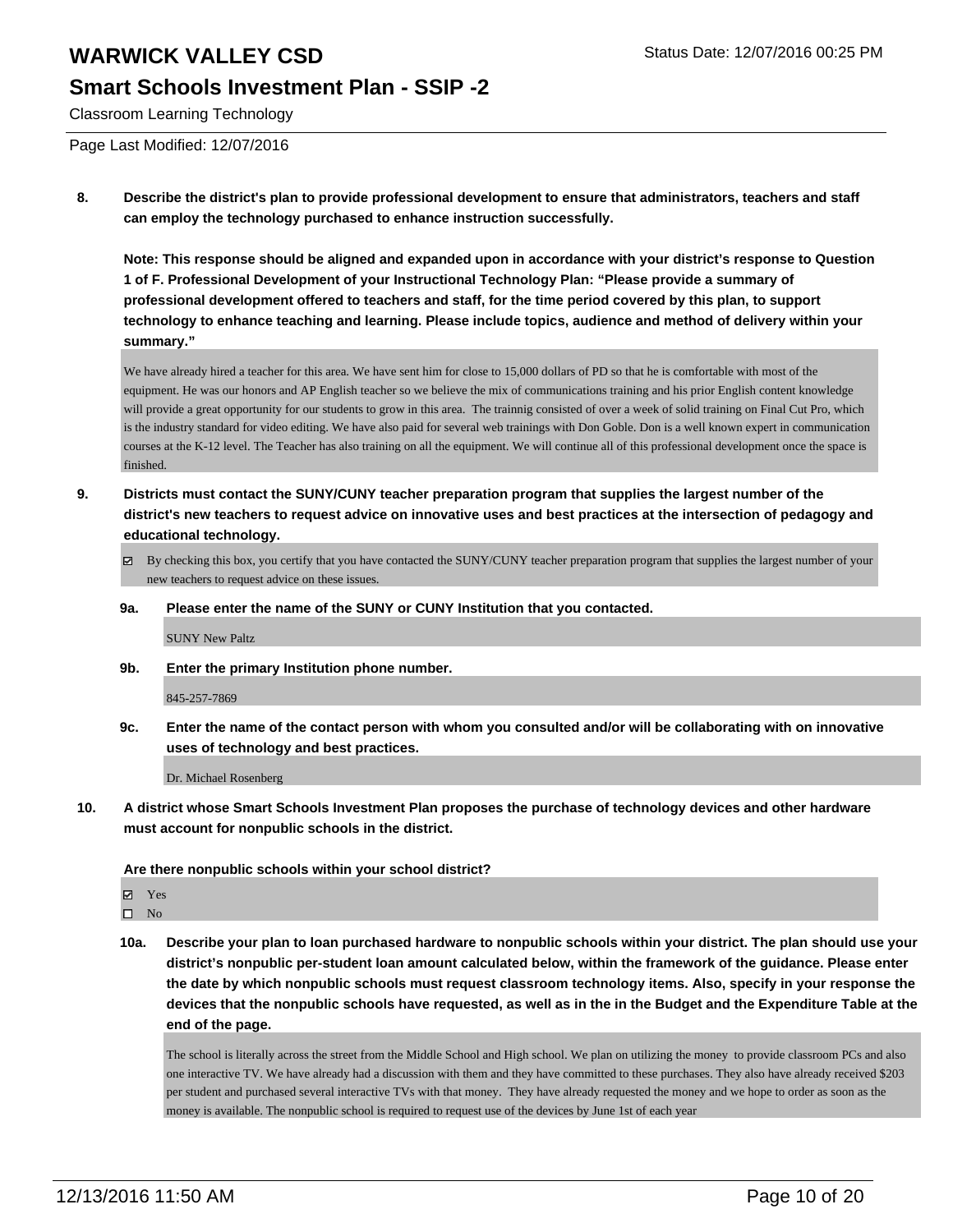### **Smart Schools Investment Plan - SSIP -2**

Classroom Learning Technology

Page Last Modified: 12/07/2016

**10b. A final Smart Schools Investment Plan cannot be approved until school authorities have adopted regulations specifying the date by which requests from nonpublic schools for the purchase and loan of Smart Schools Bond Act classroom technology must be received by the district.**

 $\boxtimes$  By checking this box, you certify that you have such a plan and associated regulations in place that have been made public.

**11. Nonpublic Classroom Technology Loan Calculator**

**The Smart Schools Bond Act provides that any Classroom Learning Technology purchases made using Smart Schools funds shall be lent, upon request, to nonpublic schools in the district. However, no school district shall be required to loan technology in amounts greater than the total obtained and spent on technology pursuant to the Smart Schools Bond Act and the value of such loan may not exceed the total of \$250 multiplied by the nonpublic school enrollment in the base year at the time of enactment. See:**

**http://www.p12.nysed.gov/mgtserv/smart\_schools/docs/Smart\_Schools\_Bond\_Act\_Guidance\_04.27.15\_Final.pdf.**

|                                     | 1. Classroom<br>Technology<br>Sub-allocation | 2. Public<br><b>Enrollment</b><br>$(2014-15)$ | 3. Nonpublic<br>Enrollment<br>$(2014 - 15)$ | l 4. Sum of<br>l Public and<br>l Nonpublic<br>Enrollment | 5. Total Per<br>Pupil Sub-<br>Iallocation | 6. Total<br>l Nonpublic Loan<br>Amount |
|-------------------------------------|----------------------------------------------|-----------------------------------------------|---------------------------------------------|----------------------------------------------------------|-------------------------------------------|----------------------------------------|
| Calculated Nonpublic Loan<br>Amount | 208.936                                      | 3.625                                         | 191                                         | 3.816                                                    | 47                                        | 8,977                                  |

- **12. To ensure the sustainability of technology purchases made with Smart Schools funds, districts must demonstrate a long-term plan to maintain and replace technology purchases supported by Smart Schools Bond Act funds. This sustainability plan shall demonstrate a district's capacity to support recurring costs of use that are ineligible for Smart Schools Bond Act funding such as device maintenance, technical support, Internet and wireless fees, maintenance of hotspots, staff professional development, building maintenance and the replacement of incidental items. Further, such a sustainability plan shall include a long-term plan for the replacement of purchased devices and equipment at the end of their useful life with other funding sources.**
	- $\boxtimes$  By checking this box, you certify that the district has a sustainability plan as described above.
- **13. Districts must ensure that devices purchased with Smart Schools Bond funds will be distributed, prepared for use, maintained and supported appropriately. Districts must maintain detailed device inventories in accordance with generally accepted accounting principles.**

By checking this box, you certify that the district has a distribution and inventory management plan and system in place.

**14. If you are submitting an allocation for Classroom Learning Technology complete this table. Note that the calculated Total at the bottom of the table must equal the Total allocation for this category that you entered in the SSIP Overview overall budget.**

|                         | Sub-Allocation |
|-------------------------|----------------|
| Interactive Whiteboards | 7,692          |
| Computer Servers        | (No Response)  |
| Desktop Computers       | 2,924          |
| <b>Laptop Computers</b> | 12,432         |
| Tablet Computers        | (No Response)  |
| Other Costs             | 185,888        |
| <b>Totals:</b>          | 208,936        |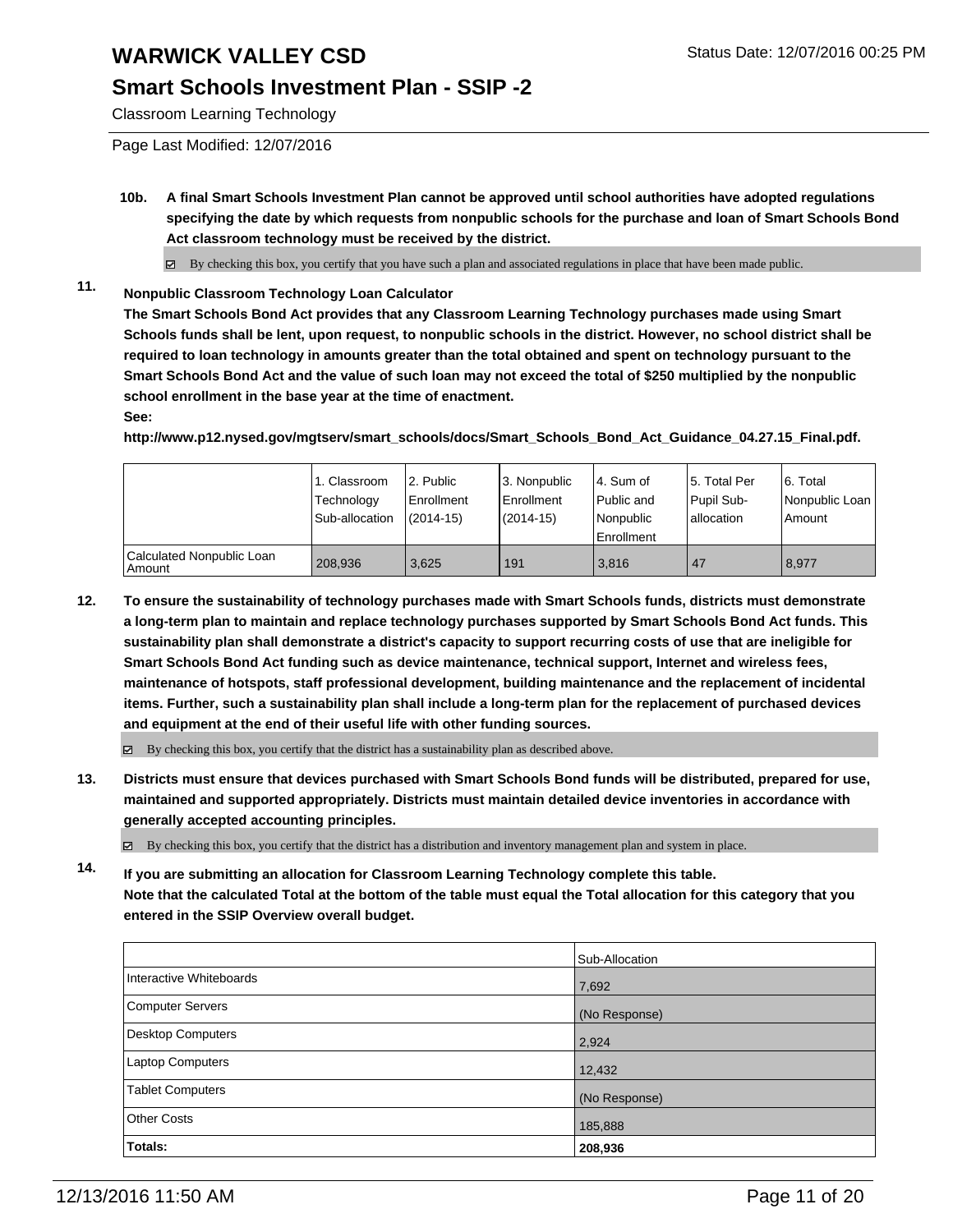#### **Smart Schools Investment Plan - SSIP -2**

Classroom Learning Technology

Page Last Modified: 12/07/2016

**15. Please detail the type, quantity, per unit cost and total cost of the eligible items under each sub-category. This is especially important for any expenditures listed under the "Other" category. All expenditures must be capital-bond eligible to be reimbursed through the SSBA. If you have any questions, please contact us directly through smartschools@nysed.gov.**

**Please specify in the "Item to be Purchased" field which specific expenditures and items are planned to meet the district's nonpublic loan requirement, if applicable.**

**NOTE: Wireless Access Points that will be loaned/purchased for nonpublic schools should ONLY be included in this category, not under School Connectivity, where public school districts would list them. Add rows under each sub-category for additional items, as needed.**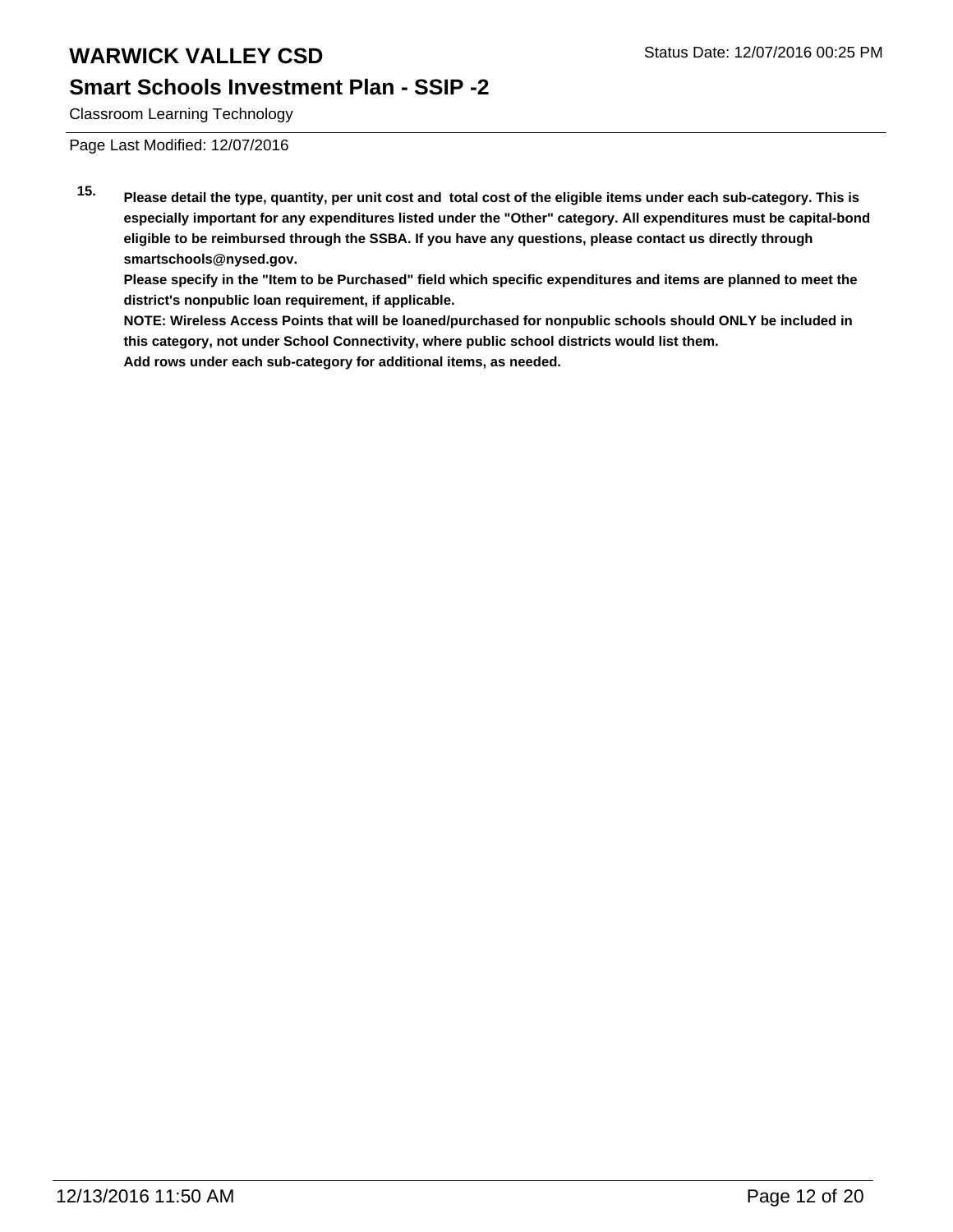# **Smart Schools Investment Plan - SSIP -2**

Classroom Learning Technology

Page Last Modified: 12/07/2016

| Select the allowable expenditure<br>type.<br>Repeat to add another item under<br>each type. | Item to be Purchased                                                      | Quantity       | Cost per Item | <b>Total Cost</b> |
|---------------------------------------------------------------------------------------------|---------------------------------------------------------------------------|----------------|---------------|-------------------|
| <b>Other Costs</b>                                                                          | etc source 4 led series 2 profile fixture                                 | 6              | 2,413         | 14,478            |
| <b>Other Costs</b>                                                                          | chroma-q studio force D 12 phosphor<br>daylight                           | 6              | 2,039         | 12,234            |
| <b>Other Costs</b>                                                                          | Chroma qu studio one Daylight LED<br><b>PAR</b>                           | 16             | 890           | 14,240            |
| <b>Other Costs</b>                                                                          | Altman LED Spectra-Cyc 100                                                | 8              | 1,296         | 10,366            |
| <b>Other Costs</b>                                                                          | LitePanels Astra 1X1 variable white                                       | 3              | 1,734         | 5,202             |
| <b>Other Costs</b>                                                                          | luxor adjustable TV stand                                                 | $\overline{2}$ | 420           | 840               |
| <b>Other Costs</b>                                                                          | netgear pro safe gigabit smart switch                                     | $\mathbf{1}$   | 521           | 521               |
| <b>Other Costs</b>                                                                          | Digital arts Tally light for tally<br>controllers                         | 3              | 75            | 225               |
| <b>Other Costs</b>                                                                          | Blackmagic Design GPI and tally<br>interface for ATEM production switcher | $\mathbf{1}$   | 705           | 705               |
| <b>Other Costs</b>                                                                          | Blackmajic Design pro recorder                                            | 1              | 705           | 705               |
| <b>Other Costs</b>                                                                          | Gabor 15 inch LCD monitor desktop<br>mount with spring leaded arm         | 4              | 105           | 420               |
| <b>Laptop Computers</b>                                                                     | Lenovo Thinkcentre 23 inch monitor                                        | 4              | 383           | 1,530             |
| <b>Desktop Computers</b>                                                                    | Lenovo Thinkcentre desktop computer                                       | $\overline{4}$ | 731           | 2,924             |
| <b>Laptop Computers</b>                                                                     | Lenovo 14 inch Thinkpad X1 carbon<br><b>Ultrabook</b>                     | $\overline{2}$ | 2,580         | 5,160             |
| <b>Other Costs</b>                                                                          | Gabor tilting wall mount for flat panel<br>screens                        | 1              | 120           | 120               |
| Interactive Whiteboards                                                                     | 70 inch flat panel interactive display                                    | 1              | 4,455         | 4,455             |
| <b>Other Costs</b>                                                                          | Samsung 65                                                                | 2              | 2,546         | 5,092             |
| <b>Other Costs</b>                                                                          | Rode complete shotgun microphone kit   1                                  |                | 899           | 899               |
| <b>Other Costs</b>                                                                          | Rode battery or phantom powered<br>condenser shotgun microphone           | $\mathbf{1}$   | 404           | 404               |
| <b>Other Costs</b>                                                                          | Raxxess universal shelf                                                   | 4              | 38            | 152               |
| <b>Other Costs</b>                                                                          | <b>Bose Headphones</b>                                                    | 35             | 300           | 10,500            |
| <b>Laptop Computers</b>                                                                     | Lattitude 3350-(non public school)                                        | 10             | 574           | 5,740             |
| Interactive Whiteboards                                                                     | Smart 6065i (non-public school)                                           | 1              | 3,237         | 3,237             |
| <b>Other Costs</b>                                                                          | cyclorama-green scren                                                     | 1              | 18,570        | 18,570            |
| <b>Other Costs</b>                                                                          | cyclorama flooring system                                                 | 1              | 4,775         | 4,775             |
| <b>Other Costs</b>                                                                          | Shure Lithium Ion rechargable battery                                     | $\mathbf{3}$   | 45            | 135               |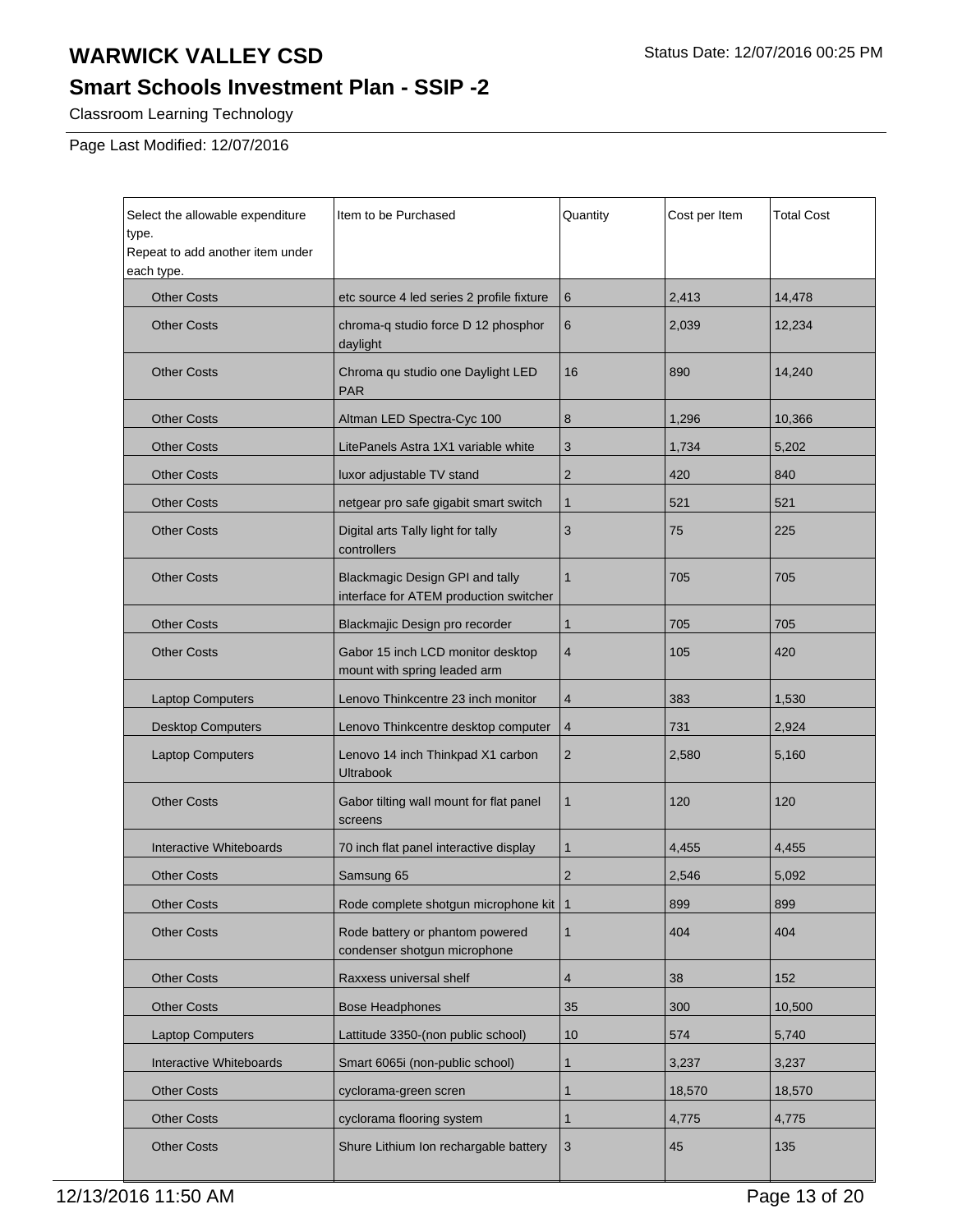# **Smart Schools Investment Plan - SSIP -2**

Classroom Learning Technology

Page Last Modified: 12/07/2016

| <b>Other Costs</b> | Shure wireless lavalier microphone<br>system                           | 3              | 824   | 2,472  |
|--------------------|------------------------------------------------------------------------|----------------|-------|--------|
| <b>Other Costs</b> | Behringer 18 input digital mixer fir<br>Ipad/Android tablets W/ WIFI   | 1              | 989   | 989    |
| <b>Other Costs</b> | AVInAir Spectre tripple rack monitor<br>W/HDMI, video and audio inputs | 1              | 1,097 | 1,097  |
| <b>Other Costs</b> | SanDisk 480GB Extreme Pro Solid<br>state drive                         | 2              | 314   | 628    |
| <b>Other Costs</b> | Blackmajic hyperdeck studio pro 2 with<br><b>500 GB SSD</b>            | $\overline{2}$ | 3,239 | 6,478  |
| <b>Other Costs</b> | Datavideo kit W/ CG-500 KD/SD<br>graphics and character generator      | 1              | 5,295 | 5,295  |
| <b>Other Costs</b> | Blackmajic broadcast panel                                             | 1              | 7,118 | 7,118  |
| <b>Other Costs</b> | Blackmajic audio breakout cable for<br>production switchers            | 1              | 121   | 121    |
| <b>Other Costs</b> | Blackmajic ATEM 1 Production studio<br>4K                              | 1              | 3,555 | 3,555  |
| <b>Other Costs</b> | Sandies 340 recording light with LEDs                                  | 1              | 149   | 149    |
| <b>Other Costs</b> | VariZoom Vzrock-PZFI rocker<br>controller                              | 3              | 345   | 1,035  |
| <b>Other Costs</b> | Panasonic super directional camera<br>mountable shotgum microphone     | 3              | 488   | 1,464  |
| <b>Other Costs</b> | SanDisk 128 GB Extreme Pro SDXC<br>memory card                         | 1              | 101   | 101    |
| <b>Other Costs</b> | Panasonic 7.28V 43 Wh battery for<br><b>DVX200</b>                     | 3              | 291   | 873    |
| <b>Other Costs</b> | Elvid FieldVision 7                                                    | 3              | 674   | 2,022  |
| <b>Other Costs</b> | Panasonic 4K handheld camcorder                                        | 3              | 6,293 | 18,879 |
| <b>Other Costs</b> | Ikan 15                                                                | 3              | 7,841 | 23.523 |
| <b>Other Costs</b> | Eartec 4 Simultalk 24G beltpacks with<br>ultra single keadsets         | $\mathbf{1}$   | 1,311 | 1,311  |
| <b>Other Costs</b> | KanexPro 1 X 4 HDMI splitter                                           | 1              | 101   | 101    |
| <b>Other Costs</b> | Behringer X-Touch universal control<br>surface                         | 1              | 899   | 899    |
| <b>Other Costs</b> | JBL laser 305 studio monitors with<br>controller kit                   | 1              | 525   | 525    |
| <b>Other Costs</b> | Blackmajic Smartscope duo 4K rack<br>mounted dual 6G-SDI monitors      | 1              | 1,418 | 1,418  |
| <b>Other Costs</b> | Blackmajic audio monitor                                               | 1              | 2,131 | 2,131  |
| <b>Other Costs</b> | Blackmajic Teranex 2D processor                                        | 1              | 2,843 | 2,843  |
| <b>Other Costs</b> | Blackmajic mini converter audio to SDI                                 | $\mathbf{1}$   | 278   | 278    |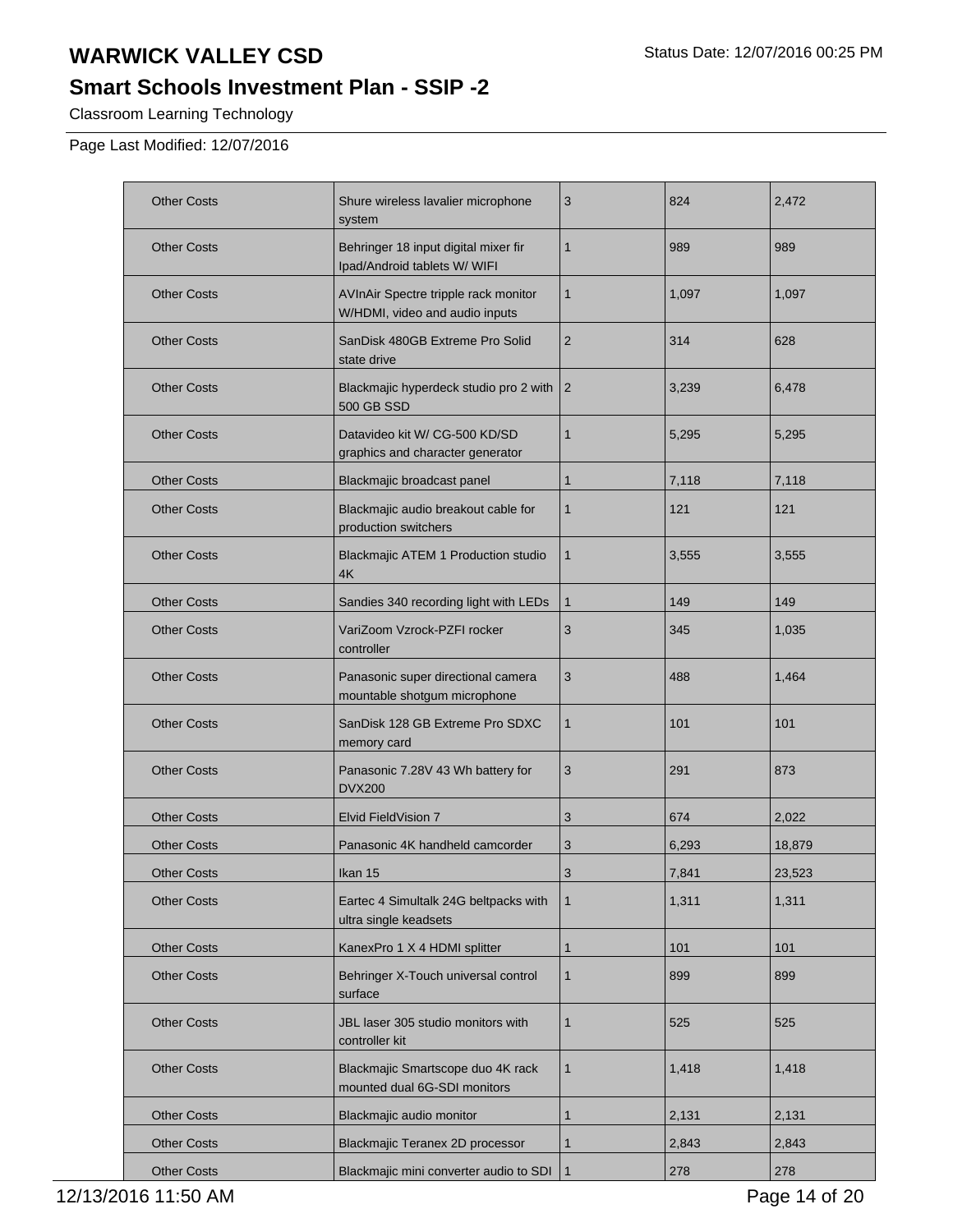# **Smart Schools Investment Plan - SSIP -2**

Classroom Learning Technology

Page Last Modified: 12/07/2016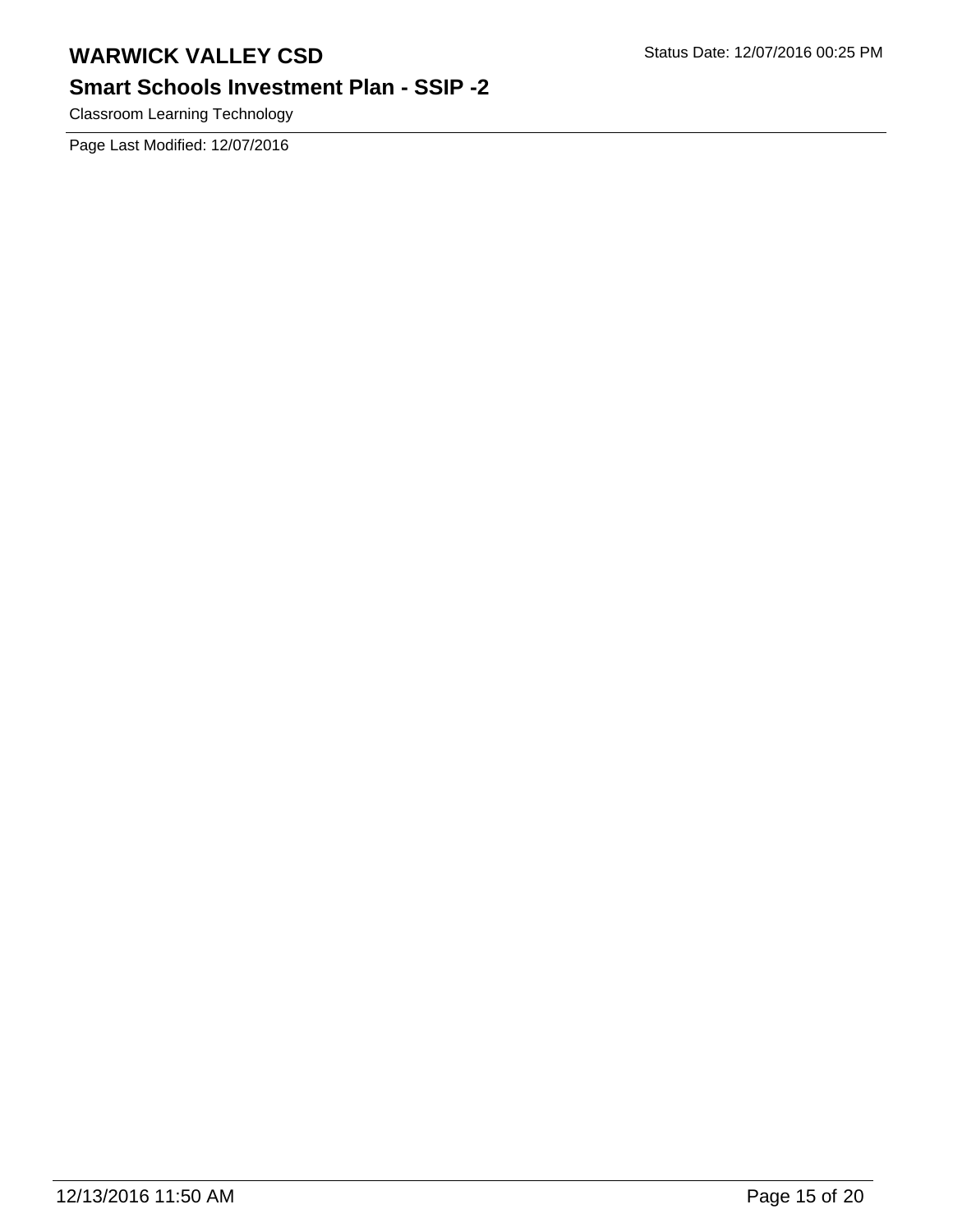#### **Smart Schools Investment Plan - SSIP -2**

Pre-Kindergarten Classrooms

Page Last Modified: 10/19/2016

**1. Provide information regarding how and where the district is currently serving pre-kindergarten students and justify the need for additional space with enrollment projections over 3 years.**

(No Response)

- **2. Describe the district's plan to construct, enhance or modernize education facilities to accommodate prekindergarten programs. Such plans must include:**
	- **Specific descriptions of what the district intends to do to each space;**
	- **An affirmation that pre-kindergarten classrooms will contain a minimum of 900 square feet per classroom;**
	- **The number of classrooms involved;**
	- **The approximate construction costs per classroom; and**
	- **Confirmation that the space is district-owned or has a long-term lease that exceeds the probable useful life of the improvements.**

(No Response)

**3. Smart Schools Bond Act funds may only be used for capital construction costs. Describe the type and amount of additional funds that will be required to support ineligible ongoing costs (e.g. instruction, supplies) associated with any additional pre-kindergarten classrooms that the district plans to add.**

(No Response)

**4. All plans and specifications for the erection, repair, enlargement or remodeling of school buildings in any public school district in the State must be reviewed and approved by the Commissioner. Districts that plan capital projects using their Smart Schools Bond Act funds will undergo a Preliminary Review Process by the Office of Facilities Planning.**

**Please indicate on a separate row each project number given to you by the Office of Facilities Planning.**

| Project Number |  |  |
|----------------|--|--|
| (No Response)  |  |  |

**5. If you have made an allocation for Pre-Kindergarten Classrooms, complete this table.**

**Note that the calculated Total at the bottom of the table must equal the Total allocation for this category that you entered in the SSIP Overview overall budget.**

|                                          | Sub-Allocation |
|------------------------------------------|----------------|
| Construct Pre-K Classrooms               | (No Response)  |
| Enhance/Modernize Educational Facilities | (No Response)  |
| Other Costs                              | (No Response)  |
| Totals:                                  |                |

**6. Please detail the type, quantity, per unit cost and total cost of the eligible items under each sub-category. This is especially important for any expenditures listed under the "Other" category. All expenditures must be capital-bond eligible to be reimbursed through the SSBA. If you have any questions, please contact us directly through smartschools@nysed.gov.**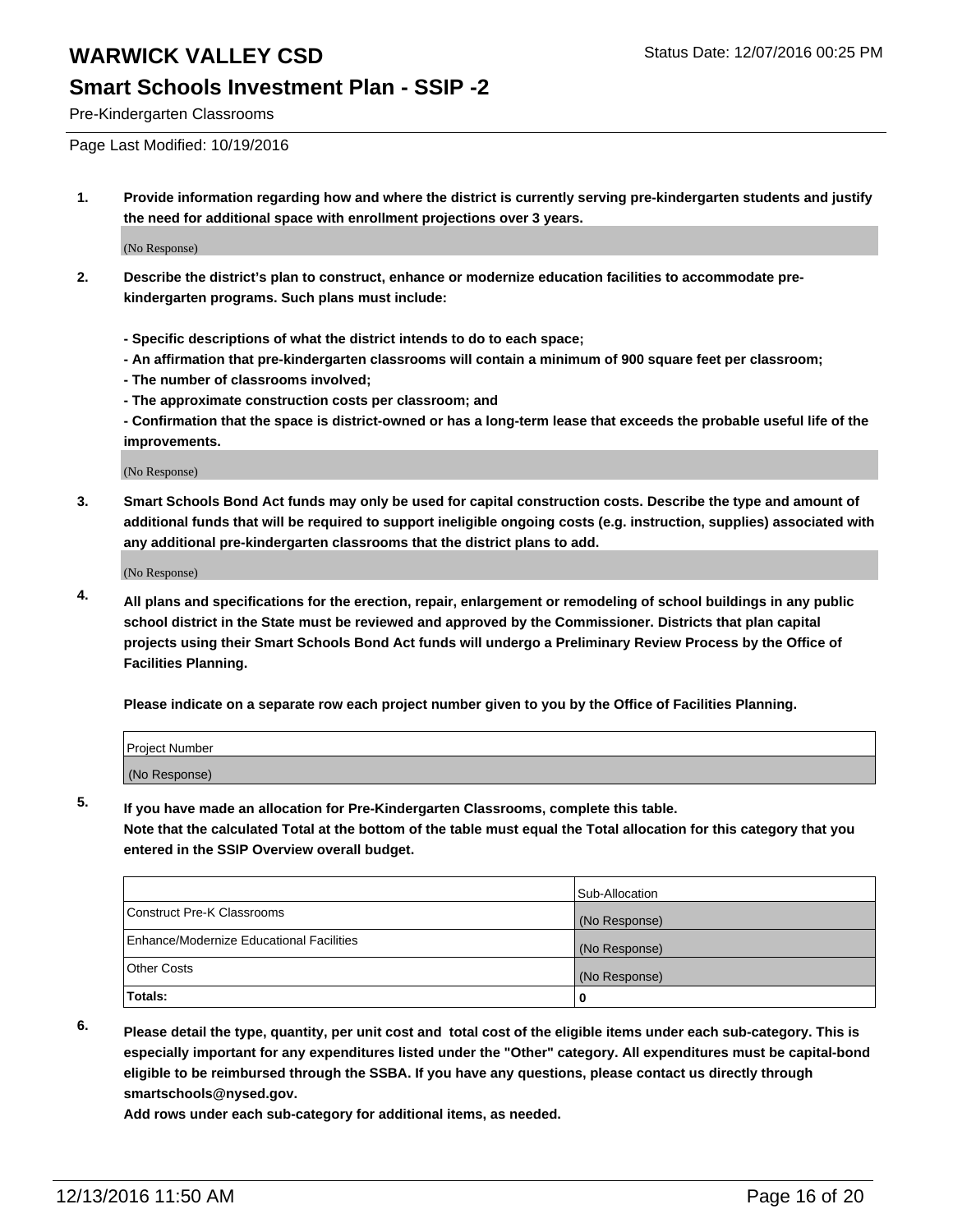# **Smart Schools Investment Plan - SSIP -2**

Pre-Kindergarten Classrooms

Page Last Modified: 10/19/2016

| Select the allowable expenditure | Item to be purchased | l Quantitv    | Cost per Item | <b>Total Cost</b> |
|----------------------------------|----------------------|---------------|---------------|-------------------|
| type.                            |                      |               |               |                   |
| Repeat to add another item under |                      |               |               |                   |
| each type.                       |                      |               |               |                   |
| (No Response)                    | (No Response)        | (No Response) | (No Response) | (No Response)     |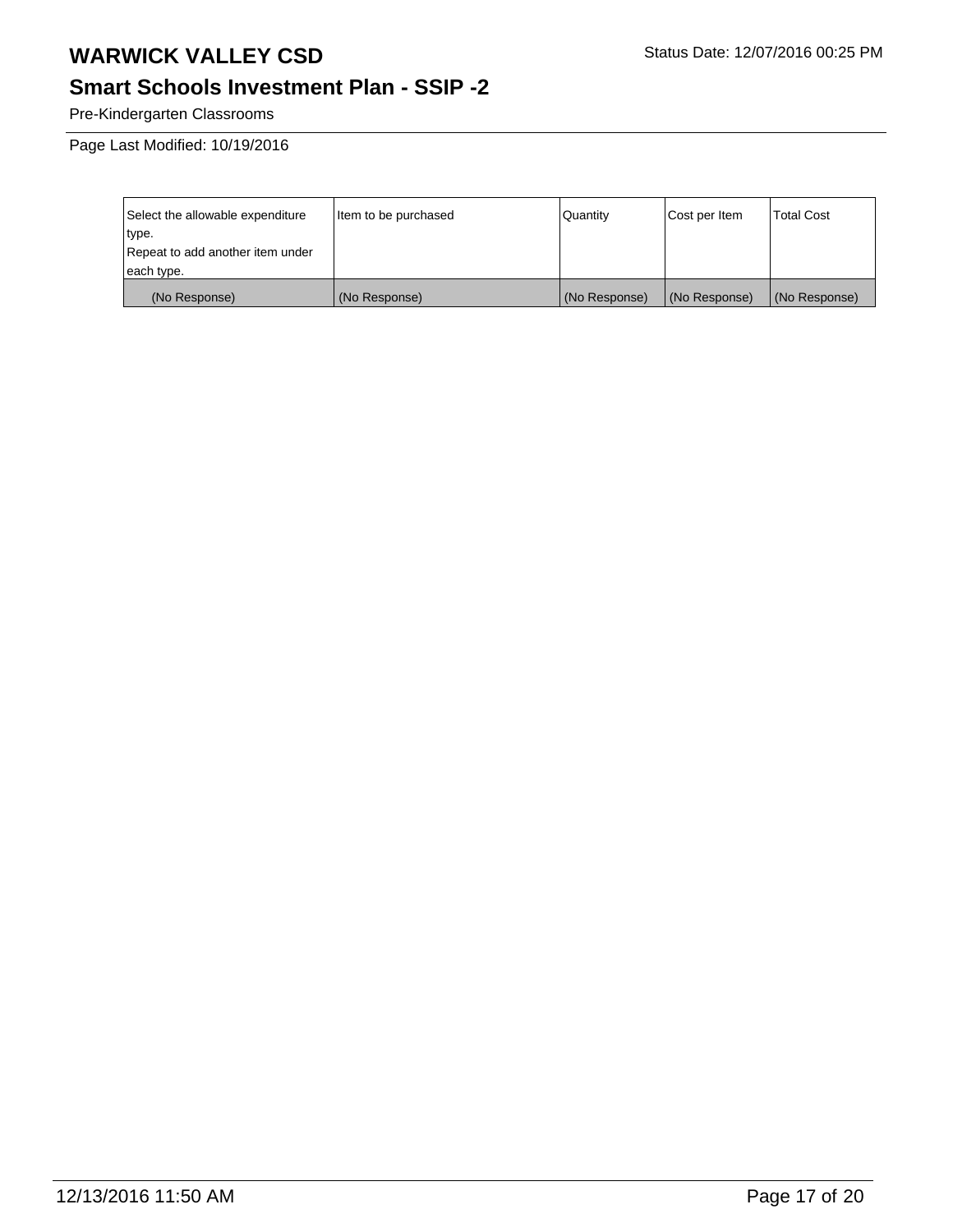### **Smart Schools Investment Plan - SSIP -2**

Replace Transportable Classrooms

Page Last Modified: 10/19/2016

**1. Describe the district's plan to construct, enhance or modernize education facilities to provide high-quality instructional space by replacing transportable classrooms.**

(No Response)

**2. All plans and specifications for the erection, repair, enlargement or remodeling of school buildings in any public school district in the State must be reviewed and approved by the Commissioner. Districts that plan capital projects using their Smart Schools Bond Act funds will undergo a Preliminary Review Process by the Office of Facilities Planning.**

**Please indicate on a separate row each project number given to you by the Office of Facilities Planning.**

| <b>Project Number</b> |  |
|-----------------------|--|
| (No Response)         |  |

**3. For large projects that seek to blend Smart Schools Bond Act dollars with other funds, please note that Smart Schools Bond Act funds can be allocated on a pro rata basis depending on the number of new classrooms built that directly replace transportable classroom units.**

**If a district seeks to blend Smart Schools Bond Act dollars with other funds describe below what other funds are being used and what portion of the money will be Smart Schools Bond Act funds.**

(No Response)

**4. If you have made an allocation for Replace Transportable Classrooms, complete this table. Note that the calculated Total at the bottom of the table must equal the Total allocation for this category that you entered in the SSIP Overview overall budget.**

|                                                | Sub-Allocation |
|------------------------------------------------|----------------|
| Construct New Instructional Space              | (No Response)  |
| Enhance/Modernize Existing Instructional Space | (No Response)  |
| <b>Other Costs</b>                             | (No Response)  |
| Totals:                                        |                |

**5. Please detail the type, quantity, per unit cost and total cost of the eligible items under each sub-category. This is especially important for any expenditures listed under the "Other" category. All expenditures must be capital-bond eligible to be reimbursed through the SSBA. If you have any questions, please contact us directly through smartschools@nysed.gov.**

| Select the allowable expenditure | Item to be purchased | Quantity      | Cost per Item | <b>Total Cost</b> |
|----------------------------------|----------------------|---------------|---------------|-------------------|
| type.                            |                      |               |               |                   |
| Repeat to add another item under |                      |               |               |                   |
| each type.                       |                      |               |               |                   |
| (No Response)                    | (No Response)        | (No Response) | (No Response) | (No Response)     |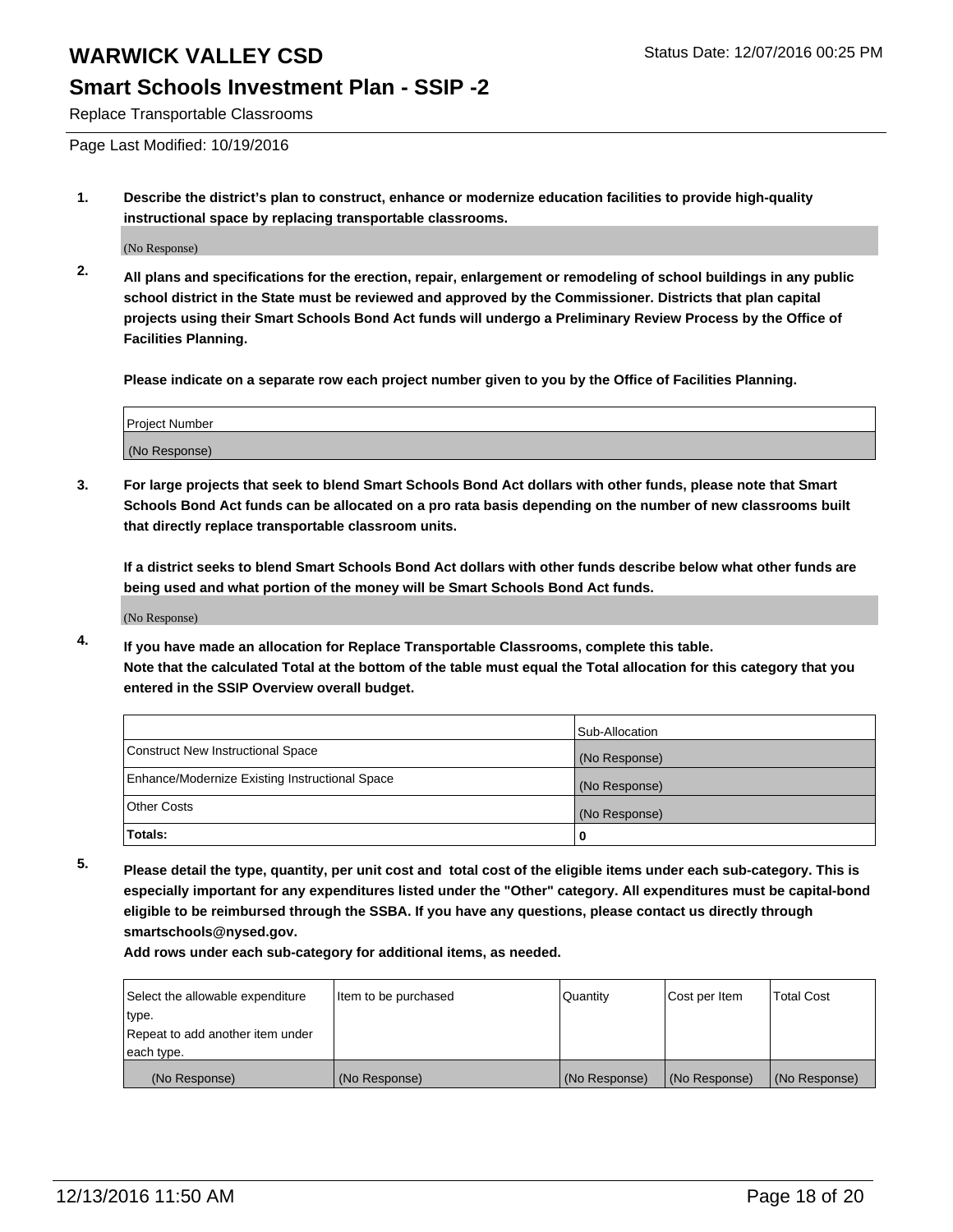#### **Smart Schools Investment Plan - SSIP -2**

High-Tech Security Features

Page Last Modified: 10/28/2016

**1. Describe how you intend to use Smart Schools Bond Act funds to install high-tech security features in school buildings and on school campuses.**

(No Response)

**2. All plans and specifications for the erection, repair, enlargement or remodeling of school buildings in any public school district in the State must be reviewed and approved by the Commissioner. Districts that plan capital projects using their Smart Schools Bond Act funds will undergo a Preliminary Review Process by the Office of Facilities Planning.** 

**Please indicate on a separate row each project number given to you by the Office of Facilities Planning.**

| Project Number |  |
|----------------|--|
| (No Response)  |  |

- **3. Was your project deemed eligible for streamlined Review?**
	- Yes
	- $\square$  No
- **4. Include the name and license number of the architect or engineer of record.**

| Name          | License Number |
|---------------|----------------|
| (No Response) | (No Response)  |

**5. If you have made an allocation for High-Tech Security Features, complete this table. Note that the calculated Total at the bottom of the table must equal the Total allocation for this category that you entered in the SSIP Overview overall budget.**

|                                                      | Sub-Allocation |
|------------------------------------------------------|----------------|
| Capital-Intensive Security Project (Standard Review) | (No Response)  |
| <b>Electronic Security System</b>                    | (No Response)  |
| <b>Entry Control System</b>                          | (No Response)  |
| Approved Door Hardening Project                      | (No Response)  |
| <b>Other Costs</b>                                   | (No Response)  |
| Totals:                                              | 0              |

**6. Please detail the type, quantity, per unit cost and total cost of the eligible items under each sub-category. This is especially important for any expenditures listed under the "Other" category. All expenditures must be capital-bond eligible to be reimbursed through the SSBA. If you have any questions, please contact us directly through smartschools@nysed.gov.**

| Select the allowable expenditure | Item to be purchased | Quantity      | Cost per Item | <b>Total Cost</b> |
|----------------------------------|----------------------|---------------|---------------|-------------------|
| type.                            |                      |               |               |                   |
| Repeat to add another item under |                      |               |               |                   |
| each type.                       |                      |               |               |                   |
| (No Response)                    | (No Response)        | (No Response) | (No Response) | (No Response)     |